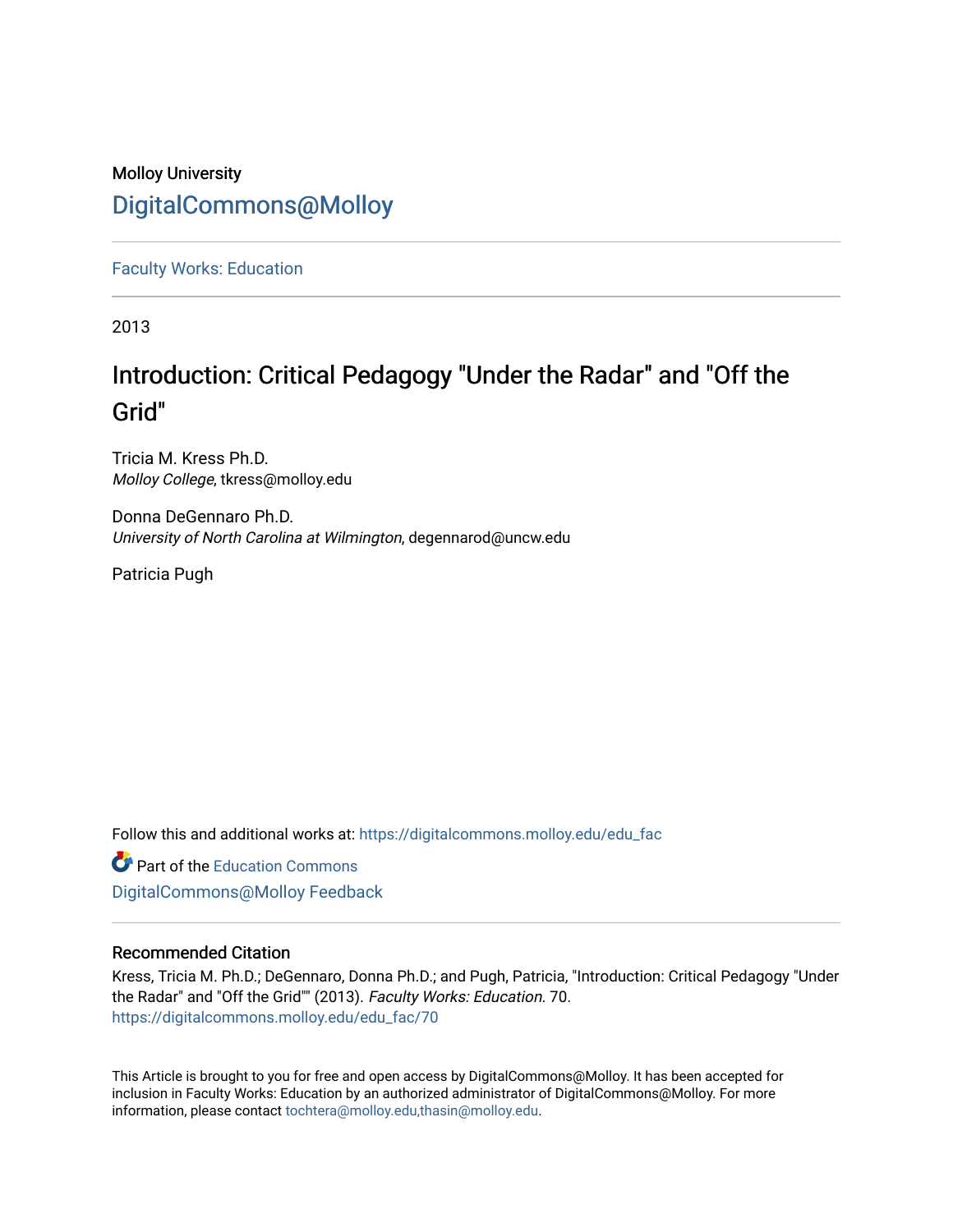# **INTRODUCTION**

# Critical Pedagogy "Under the Radar" and "Off the Grid"

## Tricia M. Kress,Donna DeGennaro, & Patricia Paugh

### Hope, Faith, and Fortitude in Hostile Times

#### *Fall 2010:*

*We (Tricia, Donna, and Pat) are beginning to feel restless as our college is in the throws of devising "measurable standards" and, accordingly, "input-output" measurement schemes in preparation for an upcoming TEAC review that looms one year on the horizon. At times together and at times separately, we sit through many meetings about rubrics, e-portfolios, and espoused best practices, feeling antsy and angst-y, not very different from bored high schoolers texting each other in the back of the classroom. After we leave these faculty brainstorming sessions, we enter into our classrooms where we work with pre-service and in-service teachers and administrators, and we introduce them to critical pedagogy. Our students receive the content and pedagogy with mixed reactions. Some feel quite liberated, perhaps vindicated because this is how they had been teaching all along. Others think criticality is "nice, but impractical," and some consider it counter-productive to helping students meet proficiency on standardized math and reading exams. Whichever the case, there seems to be a common sentiment among many of our students that critical pedagogy would be great in an ideal world, but in the "real world" of schools, it simply can't happen because "there just isn't time" or "it doesn't align with the standards" or "it would be seen as insubordination by the administration."* 

Kress, Tricia M., DeGennaro, Donna, & Paugh, Patricia. 2013, Introduction: Critical Pedagogy "Under the Radar" and "Off the Grid", International Journal of Critical Pedagogy , vol. 4. no.2, pp. 5-13

<sup>© 2013</sup> International Journal of Critical Pedagogy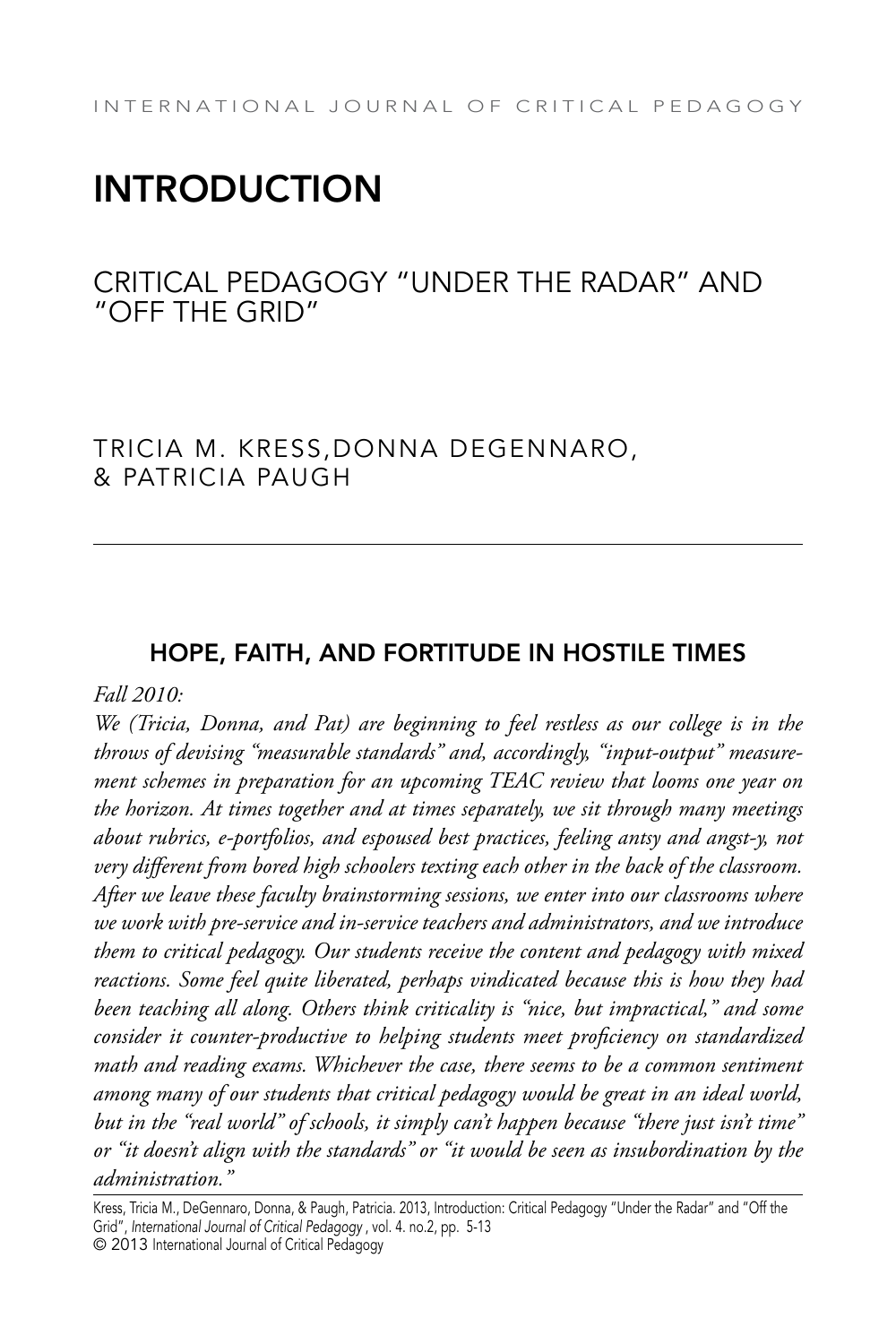The University of Massachusetts, Boston, the institution where the three of us work, is an urban public university with a social justice mission. Tricia is an Assistant Professor of Leadership in Education with expertise in critical pedagogy, cultural sociology, and urban education. Donna is an Assistant Professor of Educational Technology, whose research is grounded in cultural sociology, critical pedagogy, and learning sciences. Pat is an Associate Professor of Curriculum and Instruction whose research explores issues of critical literacy in partnership with urban teachers. Given the parallels between the university's mission and our areas of interest, we should feel perfectly at home here. After all, the University self-identifies as a "model of excellence for urban public universities," and in its mission statement it describes a commitment to serving urban "places, people, culture and issues" through "complex local, national and global connections." The campus culture is described as "encourage[ing] all to negotiate variant perspectives and values, and to strive for open and frank encounters." Its teacher education programs place a majority of student teaching candidates in local public schools in a nearby high-need urban district. The university's and college of education's missions imply the need to prepare administrators and teachers who nurture academic success in these schools, in an environment where differences in perspectives and values across cultures are respected. Yet, we often find ourselves in the position in which our students' required compliance with the licensure completion criteria directly contradicts our goals to prepare students to be intellectuals and conscious citizens.

Nearly all of our students are teachers and administrators in urban public schools, many of which have been struggling for years with performance measures and are under constant scrutiny by the city and state. In addition, in the state of Massachusetts and the city of Boston (and the surrounding metro area) there is incredible linguistic and cultural diversity and some of the finest educational institutions in the world. And yet, the state and city still wrestle with historically embedded structural racism and ethnocentricism, which are evident in de facto segregation (by neighborhood and within schools) (Noguera, 2010), increasing income disparity (see RadioBoston, 2012 and Loveland, Nakosteen, Vaisanen & Williams, 2008), and an orientation toward staunch monolingualism (Gounari, 2006)\* . Boston, where many of our students live and work, was also a pioneer in the charter school, school choice, and public/private partnership movements, which have ignited extensive public debate over the past few years with the release of films like *Waiting for Superman* and *The Lottery,* as well as corresponding critiques by authors like Dianne Ravitch (2011). For better or worse, Massachusetts is often regarded as being on the cutting edge of school reform, yet recently

Massachusetts is one of only three states in the nation with an English only policy in public schools. For more detailed information about this policy see Nieto, D. (2009). A brief history of bilingual education in the United States. Perspectives in Urban Education, 61(1), 61-72.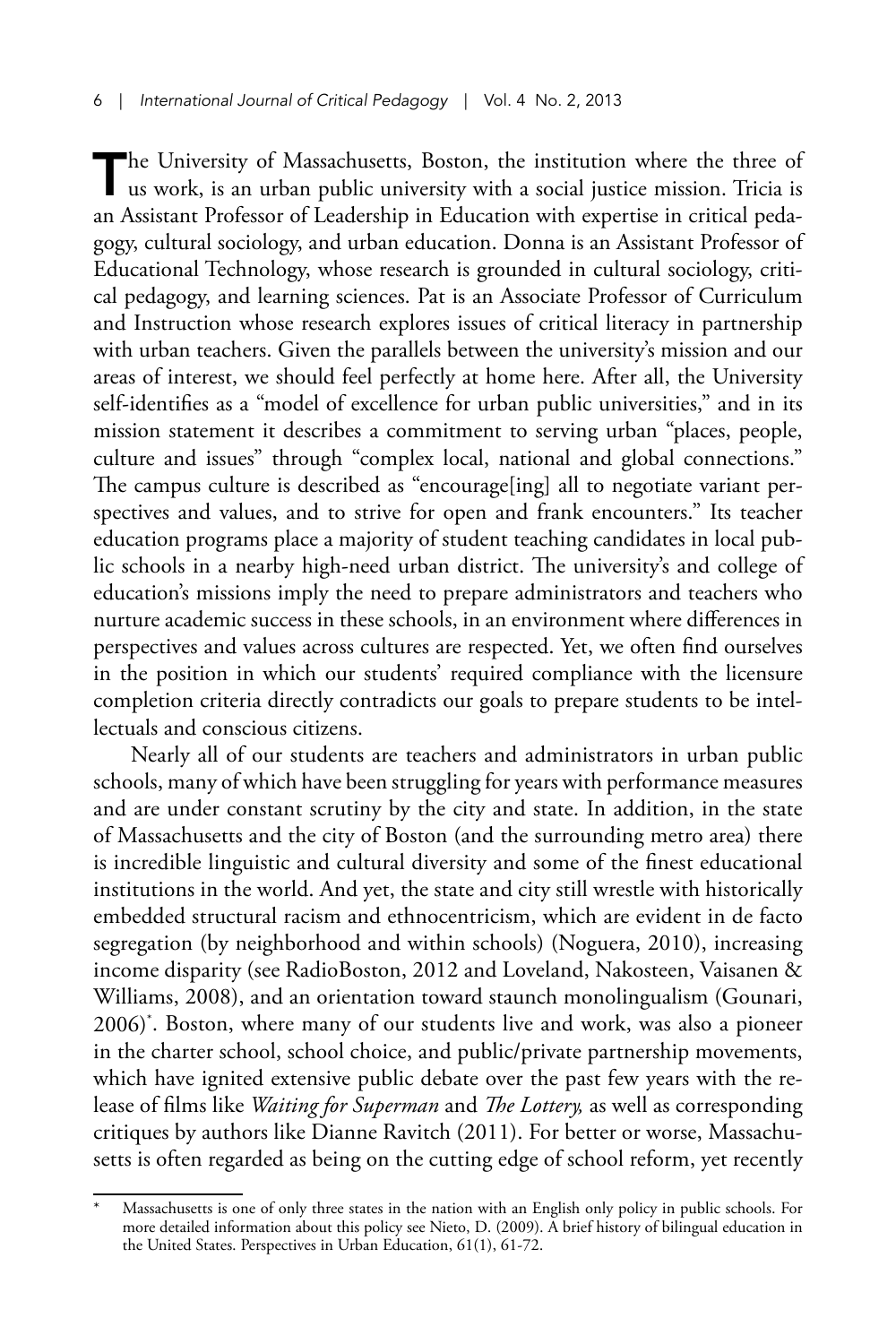the reason for this is due to its participation in the standardization of schools, promoted by NCLB and now the Race to the Top. Our challenge as educators of school professionals is to raise awareness of how to "strategically align" (Ramirez, 2008) a mission of social justice with the high academic expectations all students deserve while being mindful of, and when possible, pushing back against of these larger movements that impede critical pedagogies from entering the classroom.

This environment is (or at least feels) inhospitable to critical pedagogies. We empathize with our students because we know what it is like to feel marginalized within our professional environments, and we understand our students' hesitation to change their pedagogy or teach against the grain when they are already overworked and feel hyper-surveilled. But we also have witnessed amazing critical work going on in these very same spaces. For example, Tricia has worked in an after school program with Boston youth who attended a "failing school" by state performance standards, but were conducting sophisticated critical ethnographic research, complete with theoretical frameworks garnered from the works of Bourdieu, Sewell and Foucault (Kress, 2011a, Kress 2011b). Donna continues her work in after school spaces in Boston, the Dominican Republic, and now Guatemala, where youth are active participants in directing their learning by choosing topics in order to begin examining the social, political, and economic realities of their worlds. Pat has worked closely in Boston and Springfield, MA with elementary school teachers who challenge prescriptive mandates with critical literacy curriculum. In these classrooms children are invited to participate in their own learning, with the goal that they will realize full democratic participation in society (Paugh, Carey, King-Jackson & Russell, 2007; Paugh, Abbate-Vaughn & Rose, in press). Despite what many say is possible or impossible within this climate, critical pedagogies are happening "under the radar," undetected during the school day when the teacher's door is closed (as in Pat's work), and "off the grid" in out of school spaces that offer more freedom and autonomy for teachers and students to engage in critical work (as in Tricia's and Donna's work). This edition is the result of our desire to share examples of critical pedagogies that are currently going on, not just being theorized about, in schools and in the larger community.

We recognize that the phrases "under the radar" and "off the grid" connote a militaristic feel which some of our readers may find distasteful; thus they deserve a bit of discussion, particularly given the present time of perpetual war around the globe. As we put forth this edition, we do not take these terms and their connotations lightly. In fact, we believe that what is happening in public schools in the U.S. and around the world, especially in institutions populated by minoritized students, also constitutes a battle, the outcome of which may have dire consequences. We are not alone in our beliefs; there are many scholars who have expressed similar concerns (e.g., HarvardEducation, 2010; Morrell & Noguera,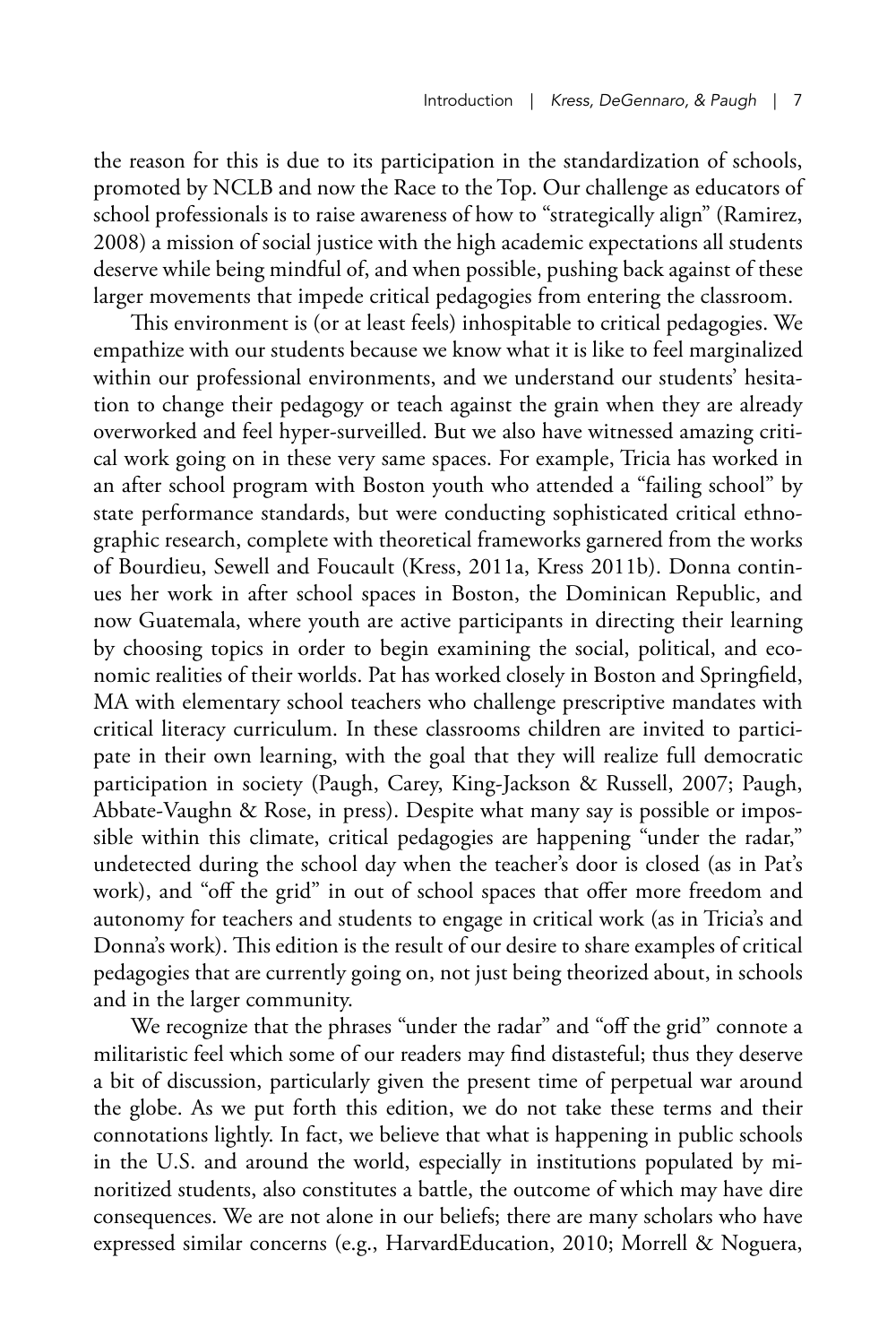2011). For some students the education they receive (or don't) may very well have life or death consequences. For example, as the demand for unskilled labor in the U.S. is declining, young men who drop out of high school have a greater chance of being incarcerated than those who don't (Dillon, 2009). Furthermore, according to Meara, Richards and Cutler (2000), "In 2000, life expectancy for a twentyfive-year-old with a high school diploma or less was fifty years. For a person with some college, life expectancy was nearly fifty-seven years" (p. 353). For Black men, the numbers were significantly lower at 42 years and 50 years respectively. Ten years later, these numbers still hold. U.S. Surgeon General Regina Benjamin in a radio interview in 2011 stated, "The United States' death rate is two-and-ahalf times higher for those who do not receive a high school education." According to Layton (2012), the rate of high school graduates in the U.S. is rising, but the difference in degree completion between ethnic groups remains severe, with Latino and Black students graduating at significantly lower rates than White and Asian students\* . Despite the rhetoric about the standardization and high stakes testing push of NCLB and Race to the Top helping our students who are most in need, inequities in educational attainment, and the resulting life consequences, still mimic previous historical trends.

Greunewald (2003) explains, "current educational discourses seek to standardize the experience of students from diverse geographical and cultural places so that they may compete in the global economy" (p. 7). However, proponents of critical "place-based" pedagogies, argue that these unidimensional "learn to earn" policies (Woodhouse & Knapp, 2000, p. 4) limit students' access to exploring the range of meanings inherent in the relationships between their local situations and those in the larger world. The result actually creates barriers to accessing the types of understandings and education students need to productively participate in the public domains of the 21<sup>st</sup> century. With this in mind, our institutions of learning are indeed social battlegrounds, and we do not suggest that educators enter into critical pedagogy haphazardly. Rather, we propose that teaching critically in any environment (hostile or amiable) involves tactic and strategy. It involves knowing when, where, and how to be critical. It involves picking the right battles, carving out spaces for dialogue, and engaging in tough conversations. In *The Revolution of Hope,* Frankfurt School theorist Erich Fromm (1968), whose work informed Paulo Freire's conceptualization of critical pedagogy, proposed that social change that brings about greater harmony and aliveness in people is born from hope, faith, and fortitude. "Hope," he wrote, "is *paradoxical*. It is neither passive waiting nor is it forcing unrealistic circumstances that cannot occur" (p. 9). To have faith in others is to trust in them and their humanity, and fortitude is "the capacity to

According to Layton (2012), "graduation rates vary by race, with 91.8 percent of Asian students, 82 percent of whites, 65.9 percent of Hispanics and 63.5 percent of blacks graduating on time."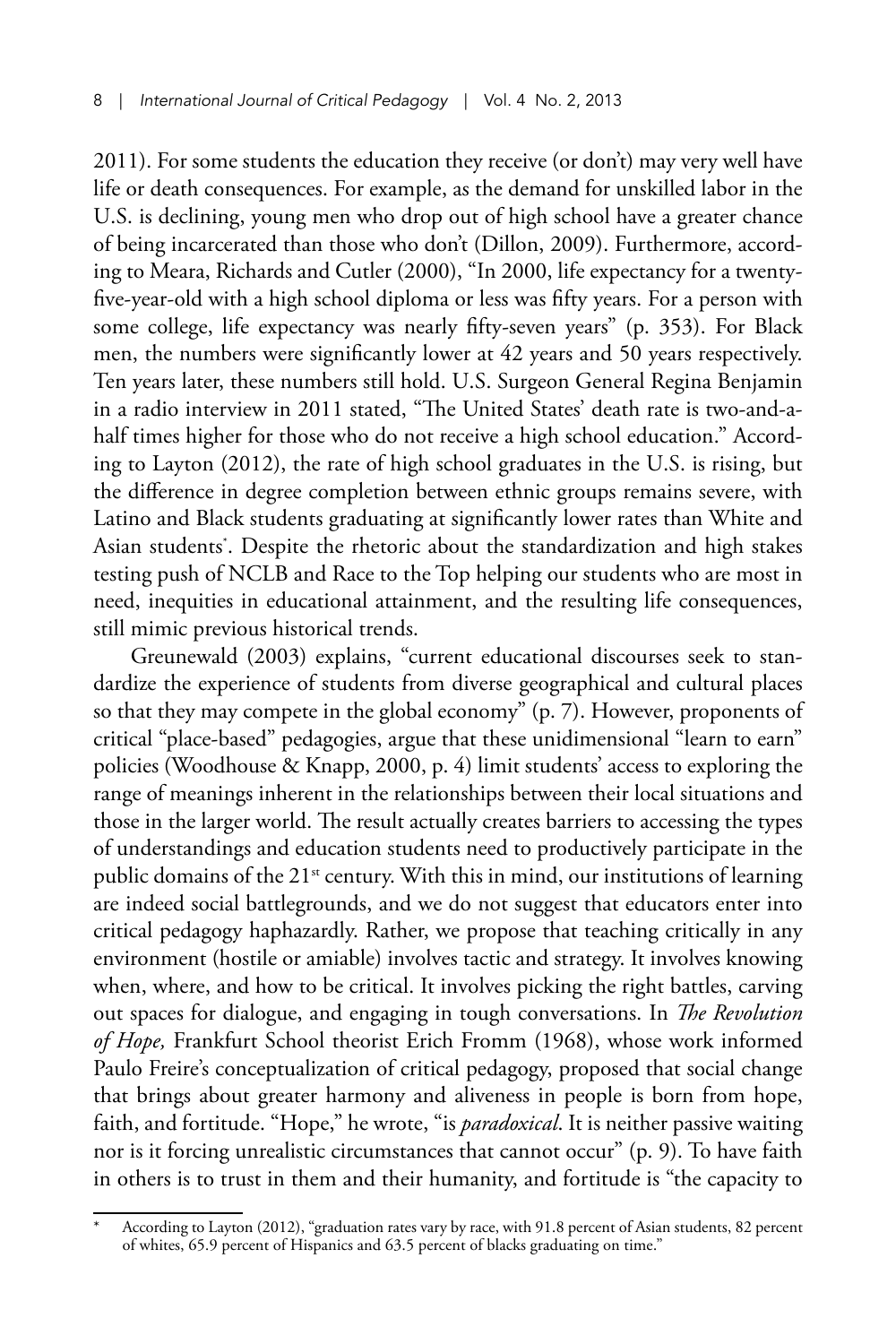say 'no' when the world wants to hear 'yes'" (p. 15). This edition highlights the work of scholar-practitioners who demonstrate hope as they bring about change in their corners of the world, whether in the classroom with the door closed or outside of traditional school structures. It features educators who have faith in themselves and the students with whom they work. It encourages us to be critical educator-activists who bravely say "no" when it seems the world wants to hear "yes" to deficient views of students and teachers, made manifest in high-stakes testing and hyper-standardization.

#### Overview of the Edition

The articles in this edition offer hope, faith, and fortitude by providing explicit evidence of educational practices that validate the experiences of non-dominant communities and challenge oppressive, hegemonic ideologies and social structures. Such practices achieve a critical pedagogy where community members develop agency to renegotiate power arrangements and change circumstances of marginalization. As a collection, these articles demonstrate that critical pedagogy can and does happen in multiple places and with various populations, despite the present inhospitable climate.

Infiltrating the Grid and Reorganizing from Within (by Patricia Paugh) In the articles by Scorza, Mirra, and Morrell and by Britt and Rudolph, the authors share evidence of four school related settings, two in the U.S. and two in Australia, where students are repositioned as agents within a curriculum that challenges their learning and their agency. My own work with U.S. urban schools at the elementary level mirrors the problems, challenges, and solutions posed by these authors which result from asking, "How does critical pedagogy support curriculum where democratic participation is a valued goal?" while also asking, "How can critical pedagogy embrace high academic expectations for communities of students who have not had access to challenging curriculum?" What was compelling in these two articles, and where they inform teachers in today's schools, is that this work was accomplished within the school day. It is attractive and often only possible to pursue critical work outside of schooling—in afterschool or community oriented settings. But to explore these questions with teachers and students, within schools under pressures to conform to current neo-liberal accountability pressures, is important work. Students spend such a large percentage of their time literally and figuratively within the "walls" of schooling; discovering how to "infiltrate the grid" as well as operate without is what these two articles offer.

Scorza et al. worked with high school youth in urban settings. Two programs involve students from groups who are traditionally written off as failures within current school cultures. Both programs develop communities of practice focused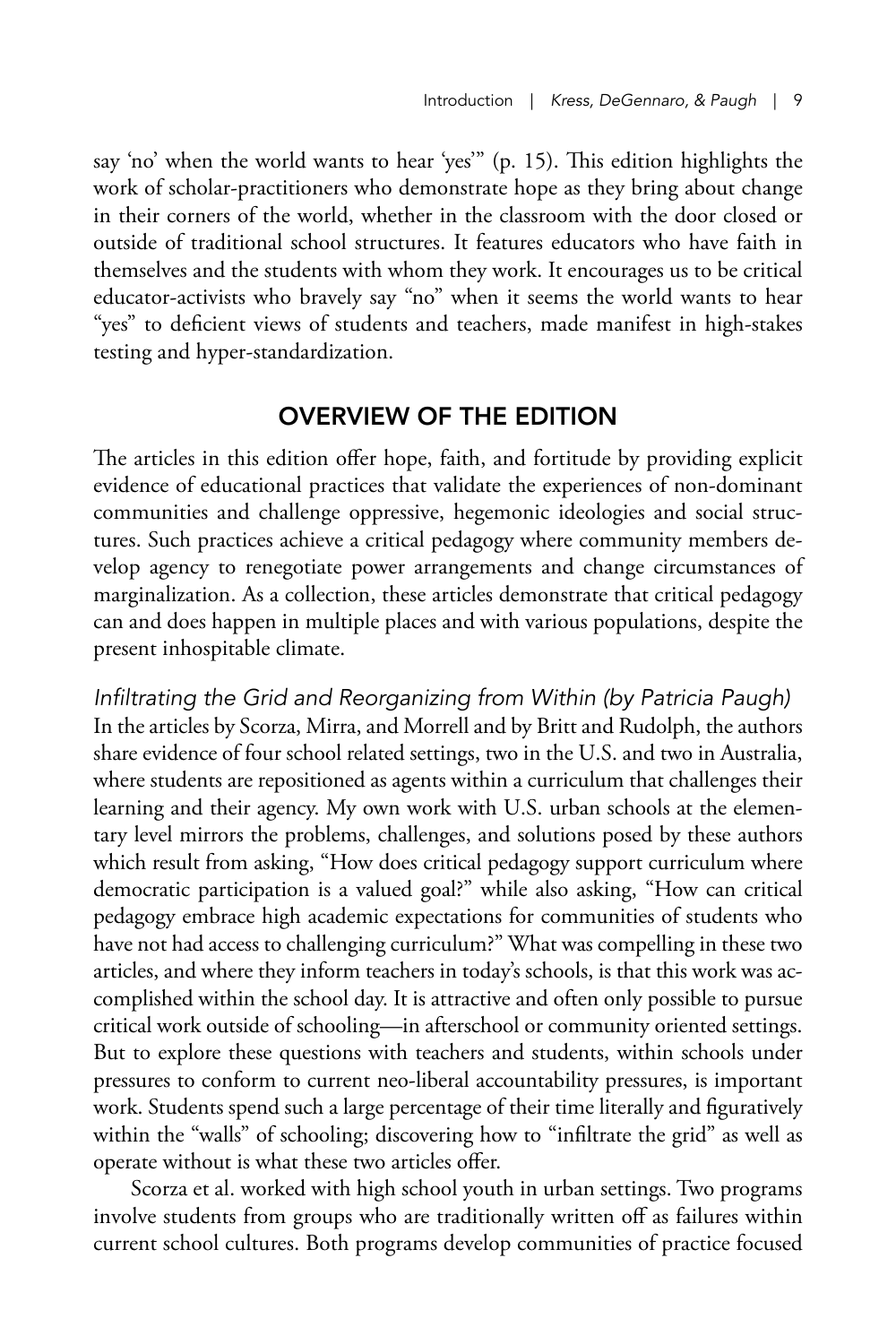on urban youth empowerment as researchers. One of the programs specifically focused on African American males. The key to effective change was respecting students enough to place them in positions of power and teaching them the tools of researching social conditions, while also challenging them to full academic learning. Students read powerful social theory as part of their school curriculum, engaged in research within their communities and then presented this research to adult professional audiences. Students' reflections, shared in the chapter, demonstrate powerful uses of critical forms of literacy, that is, reading and writing to effect social change.

Britt and Rudolph share research and teaching in two elementary level schools that draw from Reggio Emilio and Rudolph Steiner, both educational philosophers who respect student participation in planning and enacting curriculum. The authors utilize a framework which "trusts children to think" to demonstrate an example of building on children's perspectives to create conditions inclusive of diverse learners. As in the Scorza et al. chapter, educators address social and academic learning simultaneously. In the authors' words, they explore the "murky spaces" between "outcomes based" curriculum and allowing for productive "uncertainty" that accompanies emergent project based curriculum. Britt and Rudolph then use the reflections of students and parents as evidence of what is possible when educators create new "lines of flight" that "reterritorialize" schools to infiltrate the grid in order to reorganize it from within.

#### Social Justice and Democratic Participation in the Urban Classroom and Beyond (by Tricia Kress)

The next three articles (Schultz, McSurley & Salguero; Simmons, Carpenter, Ricks, Walker, Davis & Parks; and Adams & Gupta) address teaching and learning for democratic participation and social justice in formal and informal urban education settings. In each piece, we see into the lifeworlds of teachers and students as they seek to make learning relevant and meaningful for students who have been historically marginalized in U.S. institutions of education. In these articles, we encounter the stories of urban educators and youth engaging in social justice work inside and outside the classroom. The authors provide us with insights into questions such as, "How do teachers of urban youth from disenfranchised communities teach for social justice?" "How do these teachers negotiate rigid structures, subvert administrative oppression and renegotiate power in the classroom?" and "How do youth and teachers understand themselves as social actors inside and outside of school?" In the findings, we are presented with visions of possibility and change as the teachers exploit and subvert oppressive top-down mandates, while the youth build confident identities around science outside of school, which they utilize to change oppressive learning environments inside of schools.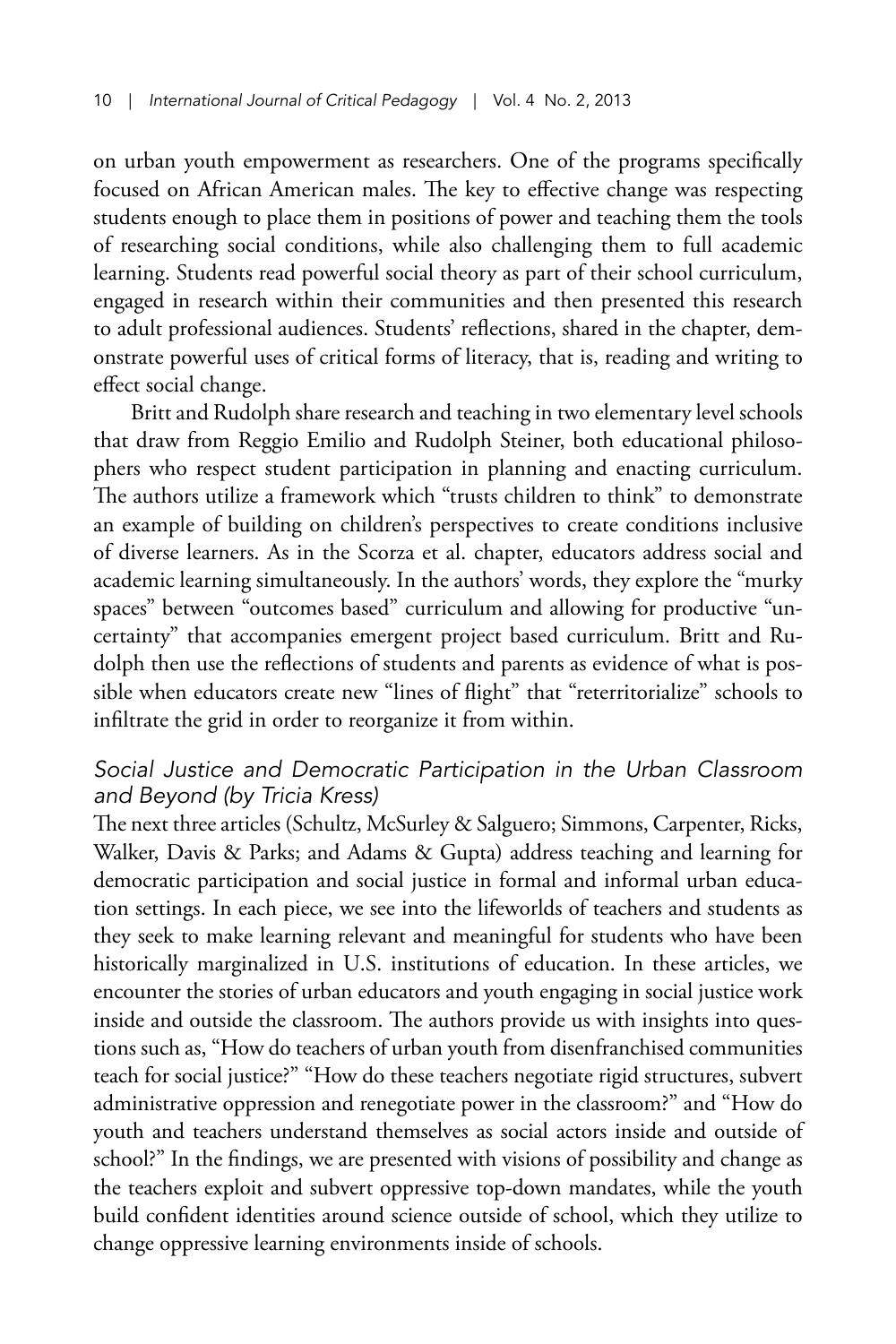Through narrative inquiry, Schultz et al. present author McSurley's experience "teaching in the cracks" in an urban school by using a Social Action Curriculum Project (SACP) to engage students in "both democratic processes and experiential learning while also meeting [mandated] standards and benchmarks." SCAP is problem-based learning in which students identify an issue in their community and then work toward an action plan that could potentially resolve the issue. To make the curriculum align with the mandated standards, the teacher allows students to participate in designing the curriculum and then maps the curriculum backwards to match the mandated standards. The article shows how teachers can find a point of entry into topics that are immediately relevant to students and how students can learn to engage in democratic participation through experience, despite an unwelcoming standardized climate.

Simmons et al. use phenomenology to share the experiences of African American male teachers using hip hop in their classrooms in two urban schools (1 high school, 1 K-8). The authors convey how the teachers in the study felt caught between doing what they felt was right and what the administration said was right. All of the teachers expressed a desire to teach in order to give back to their communities, continue in the tradition of the Civil Rights Movement, and work towards social justice. Using hip hop was a means of not only teaching literacy, academic content, and critical thinking, but also, in the tradition of hip hop as resistance, of defying administrative pressures towards conformity and raising students' social consciousness in an effort to "prepare their African American students in their urban classrooms for 'survival in the real world.'"

In Adams and Gupta, we turn our attention to the perspectives of high school and college-aged New York City youth who are employed as "Explainers" at the New York Hall of Science (NYHS). As co-researchers with the authors, the youth Explainers video recorded a series of cogenerative dialogues (group conversations) in which they discussed their identity development around science in their role as Explainers (teachers of visitors) at the NYHS. Through their descriptions, the youth demonstrate the ways in which science in school can be alienating and disconnected from their lives; whereas, at NYHS, the youth are invested in science through teaching others, and they see "the work of the Explainers as an endeavor, a contribution to society." In this context, we see the potential of youth who typically find themselves on the periphery in the classroom as they build confident, hybrid science identities that open new ways of envisioning themselves in the present and future.

#### Engaging Youth as Critical Change Agents (by Donna DeGennaro)

The chapters by Smith and Guerrero, Gastambide, and Fernandez take place in very different contexts (Smith's work took place in a suburban middle school in the U.S. behind closed doors; while Guerrero et al.'s work is in a high school in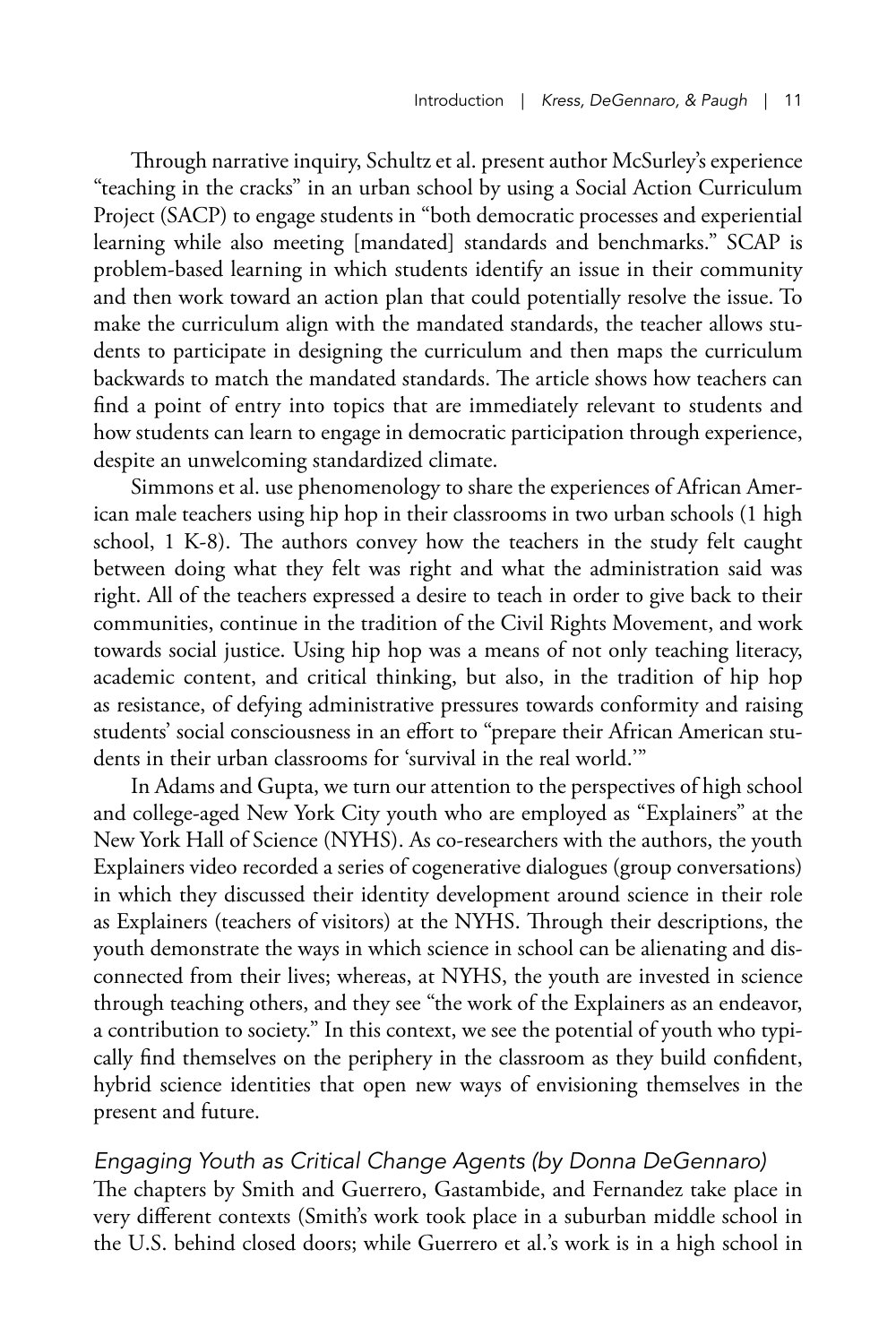Canada and takes place in the media spotlight); yet both articles provide insight into how the authors engage youth as active agents in critical education. Specifically, they illustrate the successes and challenges of working with youth to craft sophisticated, rigorous, and relevant learning designs that are often difficult to implement in standards based education settings. In each case, the researchers made connections to the current curricular expectations as outlined by U.S. (in Smith) or Canadian (in Guerrero et al.) standards, including required content and/or skills such as problem solving and personal research. Working within these structures was possible, yet there were still challenges in terms of parental, administrative and/or public understanding of the process. While we typically think of authority figures as creating most of the tensions in successful implementation of critical pedagogies, the authors also share the conflicts that emerged in students', as well as in their own, participation. The overarching messages that emerge from the two pieces are: there is no one definition of critical pedagogy or its practice; as critical educators, we must be mindful of ourselves in relation to those with whom we work; and we must be careful not to impose our own agenda while doing this work. Through a narrative approach punctuated by reflective vignettes, Smith provides his readers with a window into his daily practices as a technology teacher in a suburban middle school. This piece is unique in this collection because it shows what happens when critical pedagogy is introduced in a context where standardization is fully embraced because the students perform well under this model, and their high test scores are a badge of honor for the school district. Smith's article shows his work with suburban (mostly White and privileged) students as they are encouraged to critically unpack issues that are taboo in this context, including racism, classism, and heteronormativity. He reveals, from the teacher's perspective, the successes and challenges of teaching critically "behind closed doors" in a hostile environment, and offers hope that, while certainly difficult, critical pedagogy in these types of contexts is not only possible but very necessary.

Guerrero, et al. present an interesting counter-case in this edition by asking, "What happens when critical pedagogy is *not* kept under the radar and off the grid and instead takes center stage in the public eye?" This work provides a window into how the authors (high school teachers and university faculty) collaborated to endeavor into a Youth Participatory Action Research (YPAR) project with high school aged Latina/o youth in Toronto, Canada. Particularly impactful in this piece are the struggles that emerged as a result of critical pedagogy being in the public eye. The authors note the challenges that public scrutiny brings to the critical learning environment when outsiders and the media perpetuate raced, classed and gendered stereotypes despite the teachers' and students' attempts to create liberating, democratic learning environments.